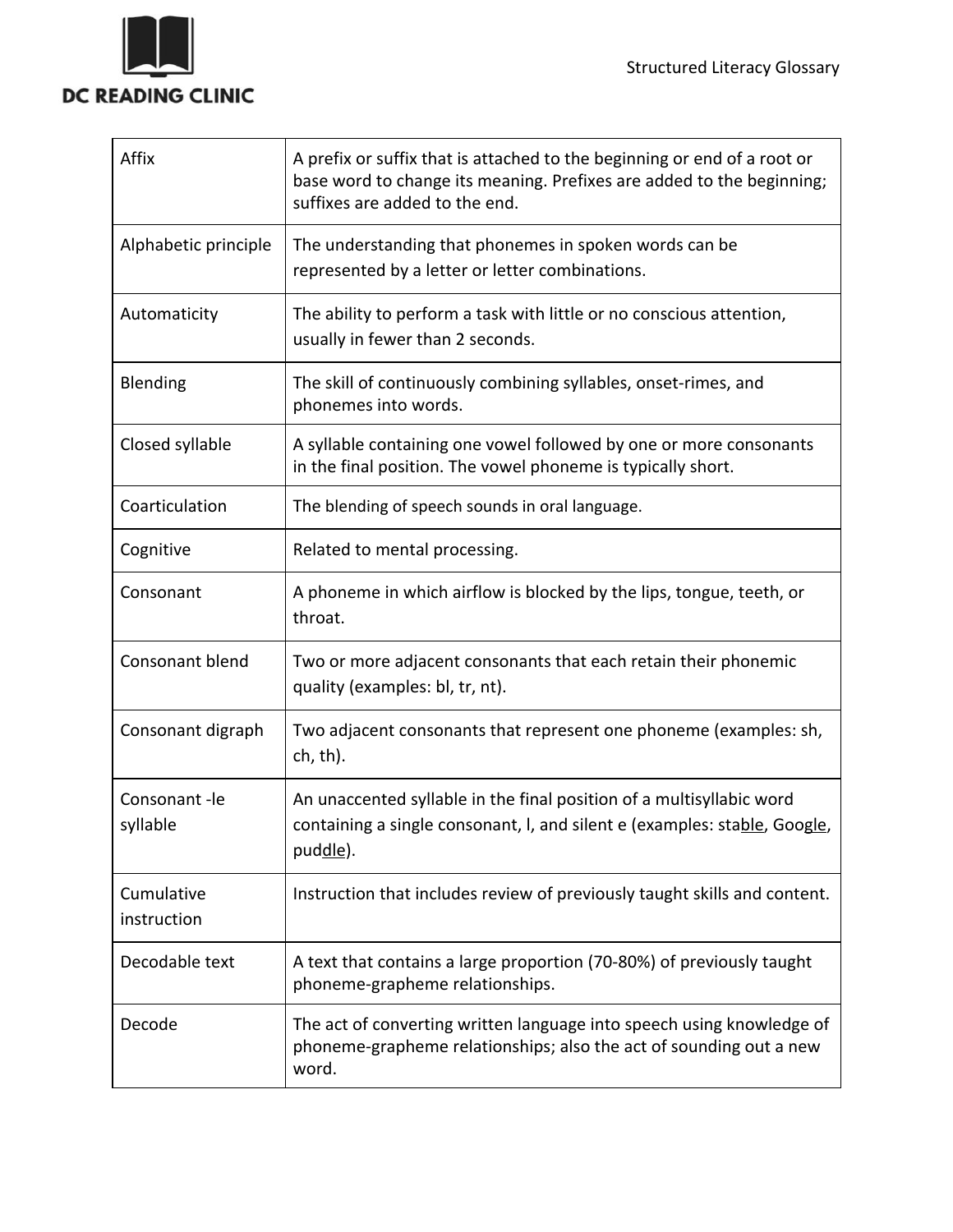

## DC READING CLINIC

| Diagnostic<br>instruction  | Observant of and responsive to student's needs.                                                                                                                                                                                                                                                                                                                                                                                                                                                                                                                                                                                                                                                                                                                                                          |
|----------------------------|----------------------------------------------------------------------------------------------------------------------------------------------------------------------------------------------------------------------------------------------------------------------------------------------------------------------------------------------------------------------------------------------------------------------------------------------------------------------------------------------------------------------------------------------------------------------------------------------------------------------------------------------------------------------------------------------------------------------------------------------------------------------------------------------------------|
| Direct instruction         | The explicit teacher-led instruction of concepts and skills.                                                                                                                                                                                                                                                                                                                                                                                                                                                                                                                                                                                                                                                                                                                                             |
| Dyslexia                   | The International Dyslexia Association defines dyslexia as: "A specific<br>learning disability that is neurobiological in origin. It is characterized by<br>difficulties with accurate and/or fluent word recognition and by poor<br>spelling and decoding abilities. These difficulties typically result from a<br>deficit in the phonological component of language that is often<br>unexpected in relation to other cognitive abilities and the provision of<br>effective classroom instruction. Secondary consequences may include<br>problems in reading comprehension and reduced reading experience<br>that can impede growth of vocabulary and background knowledge."<br>Some reading scientists define dyslexia as a reading disorder<br>characterized by poor word-level reading and spelling. |
| Encoding                   | The act of converting speech into written language; matching<br>graphemes to spoken phonemes (spelling).                                                                                                                                                                                                                                                                                                                                                                                                                                                                                                                                                                                                                                                                                                 |
| Fluency                    | The ability to read with speed, accuracy, and proper expression.                                                                                                                                                                                                                                                                                                                                                                                                                                                                                                                                                                                                                                                                                                                                         |
| Grapheme                   | A written representation of a phoneme.                                                                                                                                                                                                                                                                                                                                                                                                                                                                                                                                                                                                                                                                                                                                                                   |
| High-frequency<br>words    | Words that occur at a high-frequency; two well-known high-frequency<br>words list are the Dolch and Fry lists; words can be decodable or<br>irregular (examples: a, the, and, at, of, is, his, has).                                                                                                                                                                                                                                                                                                                                                                                                                                                                                                                                                                                                     |
| Irregular word             | A word that has one or more irregular spellings (examples: said, of).                                                                                                                                                                                                                                                                                                                                                                                                                                                                                                                                                                                                                                                                                                                                    |
| Listening<br>comprehension | The ability to understand oral language if it is heard instead of read.                                                                                                                                                                                                                                                                                                                                                                                                                                                                                                                                                                                                                                                                                                                                  |
| Morpheme                   | The smallest unit of meaning.                                                                                                                                                                                                                                                                                                                                                                                                                                                                                                                                                                                                                                                                                                                                                                            |
| Morphology                 | The study of meaningful units of language and how they are<br>combined.                                                                                                                                                                                                                                                                                                                                                                                                                                                                                                                                                                                                                                                                                                                                  |
| Multisensory               | Structured literacy instruction that simultaneously engages more than<br>one sense (visual, auditory, tactile, kinesthetic); some reading<br>scientists are moving away from the term multisensory and using the<br>term multimodal, which refers to instruction that involves speaking,<br>listening, reading, and writing.                                                                                                                                                                                                                                                                                                                                                                                                                                                                             |
| Onset                      | The part of a syllable before the vowel; some syllables do not have                                                                                                                                                                                                                                                                                                                                                                                                                                                                                                                                                                                                                                                                                                                                      |

<u> 1989 - Johann Stoff, deutscher Stoffen und der Stoffen und der Stoffen und der Stoffen und der Stoffen und der</u>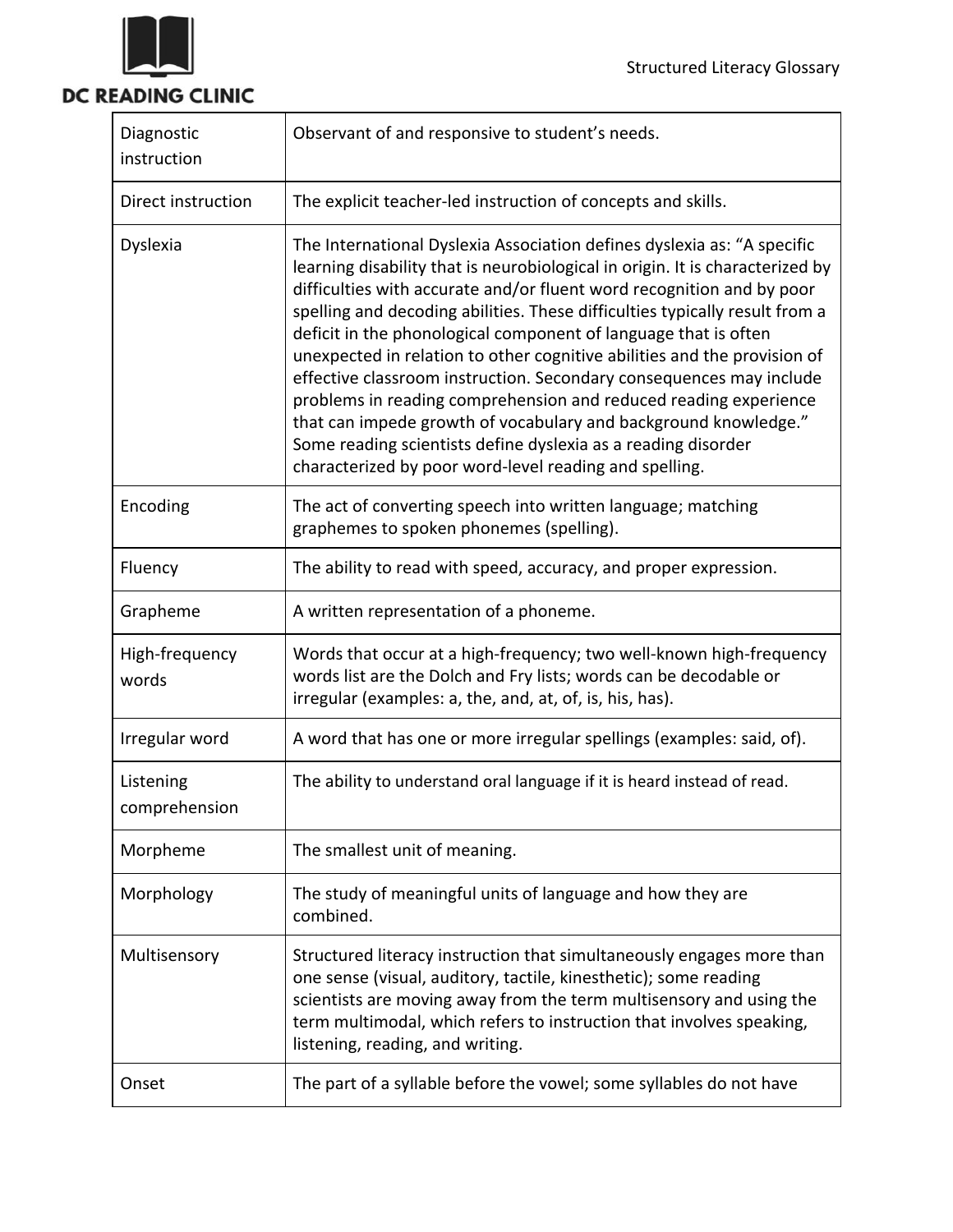

## **DC READING CLINIC**

|                           | onsets.                                                                                                                                    |
|---------------------------|--------------------------------------------------------------------------------------------------------------------------------------------|
| Open syllable             | A syllable with a long vowel in the final position, spelled with 1 vowel<br>letter (example: no, she, me).                                 |
| Orthography               | The study of how phonemes are represented in print.                                                                                        |
| Phoneme                   | The smallest unit of speech (example: "bat" has three phonemes,<br>/b//a//t/).                                                             |
| Phoneme<br>manipulation   | The deletion, addition, and substitution of phonemes in different<br>positions of a word.                                                  |
| Phonemic<br>awareness     | The awareness of individual phonemes (the smallest units of speech)<br>within words.                                                       |
| Phonemic<br>proficiency   | The ability to isolate and manipulate phonemes automatically.                                                                              |
| Phonics                   | The study of the sounds and corresponding symbols in a language.                                                                           |
| Phonological<br>awareness | The understanding that speech is composed of sub-parts (words,<br>syllables, and phonemes).                                                |
| Phonology                 | The study of phonemes in language.                                                                                                         |
| Pragmatics                | The rules about the social aspects of language (taking turns, asking<br>questions, etc.)                                                   |
| Prefix                    | A morpheme that is placed before a base or root word.                                                                                      |
| Prosody                   | Rhythmic and expressive oral reading.                                                                                                      |
| Rime                      | The part of a syllable that contains the vowel and following consonants<br>(example: at in sat).                                           |
| Rhyme                     | Repetition of the same medial vowel and final consonant(s) phonemes<br>in two or more words.                                               |
| Root                      | A syllable or morpheme from which other words are formed, usually<br>through the addition of affixes (example: tract, struct)              |
| Shwa                      | An indistinct vowel phoneme usually found in the unaccented syllable<br>of a multisyllabic word (examples: nugget, carrot, velvet, vocal). |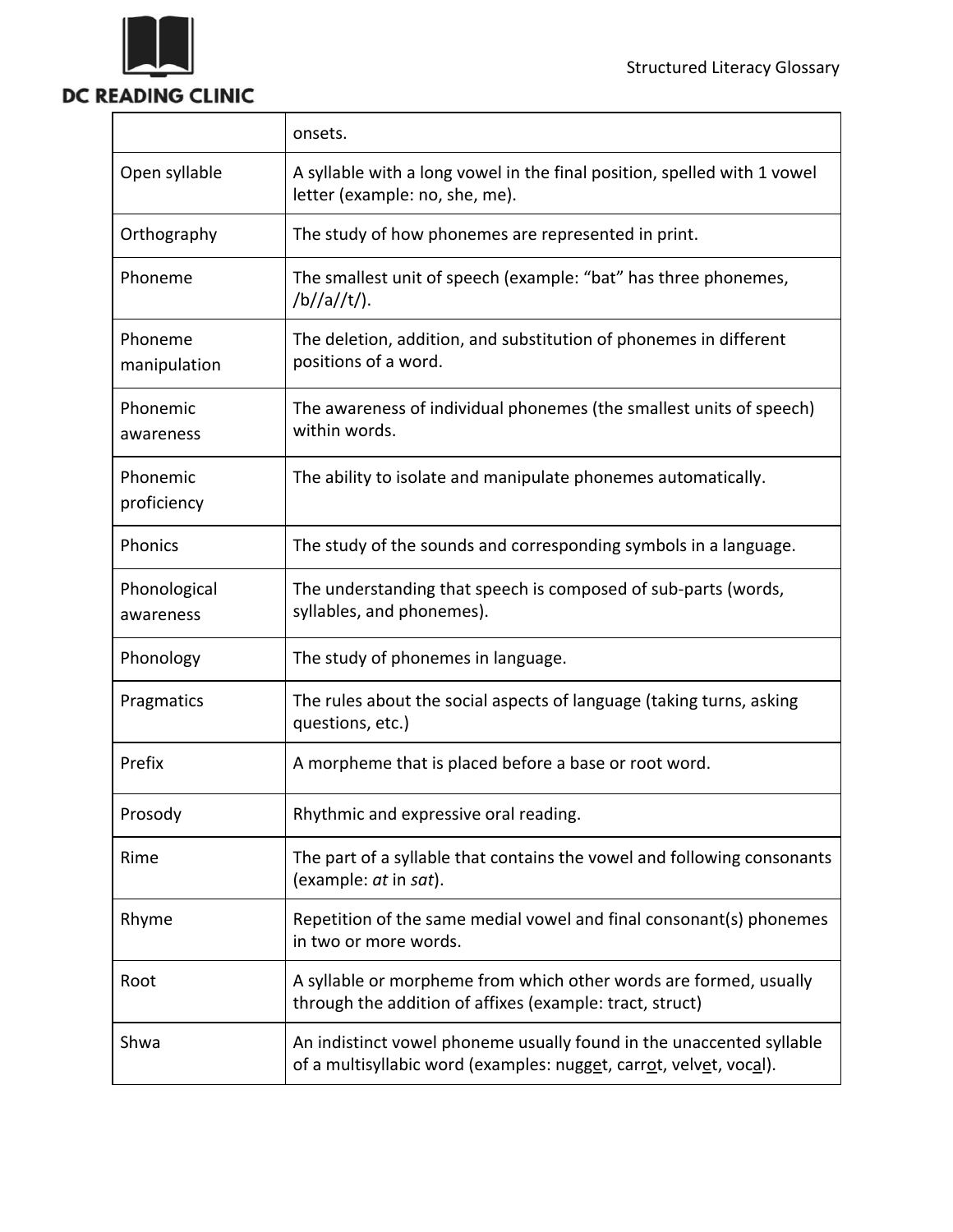

## DC READING CLINIC

| Segmentation                  | The skill of dividing a word into syllables, onset-rime, or phonemes.                                                                                                                                                                                                                                          |
|-------------------------------|----------------------------------------------------------------------------------------------------------------------------------------------------------------------------------------------------------------------------------------------------------------------------------------------------------------|
| Semantics                     | The study of word and phrase meanings.                                                                                                                                                                                                                                                                         |
| Sight word                    | Any printed word that is recognized effortlessly and automatically.                                                                                                                                                                                                                                            |
| Structured literacy           | A term that refers to the content and methods of reading instruction;<br>general principles include: explicit, systematic and cumulative;<br>multimodal; diagnostic and prescriptive.                                                                                                                          |
| Suffix                        | A letter or group of letters added to the end of a base or root word to<br>change the word's meaning (examples: -s, -ing, -ed, -ful).                                                                                                                                                                          |
| Successive blending           | A blending technique used to teach children to blend the first two<br>sounds of a word together, usually the first consonant and vowel, before<br>adding the final consonant sound; successive blending reduces demands<br>on working memory and prevents the addition of a schwa to the end of<br>consonants. |
| Syllable                      | A word or part of a word with one vowel sound.                                                                                                                                                                                                                                                                 |
| Syllable Types                | There 6 syllable categories in English: closed, open,<br>vowel-consonant-e, vowel team, vowel-r (also called r-controlled), and<br>consonant-le.                                                                                                                                                               |
| Syntax                        | The conventions and rules for assembling words into sentences.                                                                                                                                                                                                                                                 |
| Trigraph                      | Three letters that represent one sound. For example, "tch" and "dge."                                                                                                                                                                                                                                          |
| Unvoiced                      | A phoneme that does not vibrate the vocal cords. Consonant<br>phonemes can be voiced or unvoiced.                                                                                                                                                                                                              |
| Voiced                        | A phoneme that vibrates the vocal cords; vowel phonemes are voiced.                                                                                                                                                                                                                                            |
| Vowel-consonant-e<br>syllable | A syllable with a long vowel phoneme, spelled with one vowel, one<br>consonant, and final silent e (example: bake, hide, note, compete).                                                                                                                                                                       |
| Vowel-r syllable              | A syllable with one vowel letter followed by r (ar, er, ir, or, ur); the $/r/$<br>changes the pronunciation of the vowel (examples: car, port, burn,<br>shirt).                                                                                                                                                |
| Vowel team                    | A vowel grapheme that uses two or more letters to represent a single<br>vowel phoneme (examples: ai, ee, igh, oa)                                                                                                                                                                                              |
| Vowel team syllable           | A syllable with a vowel phoneme that is spelled with two or more<br>letters (examples: train, sheep, light, boat, coil).                                                                                                                                                                                       |

<u> 1989 - Johann Stoff, deutscher Stoffen und der Stoffen und der Stoffen und der Stoffen und der Stoffen und der</u>